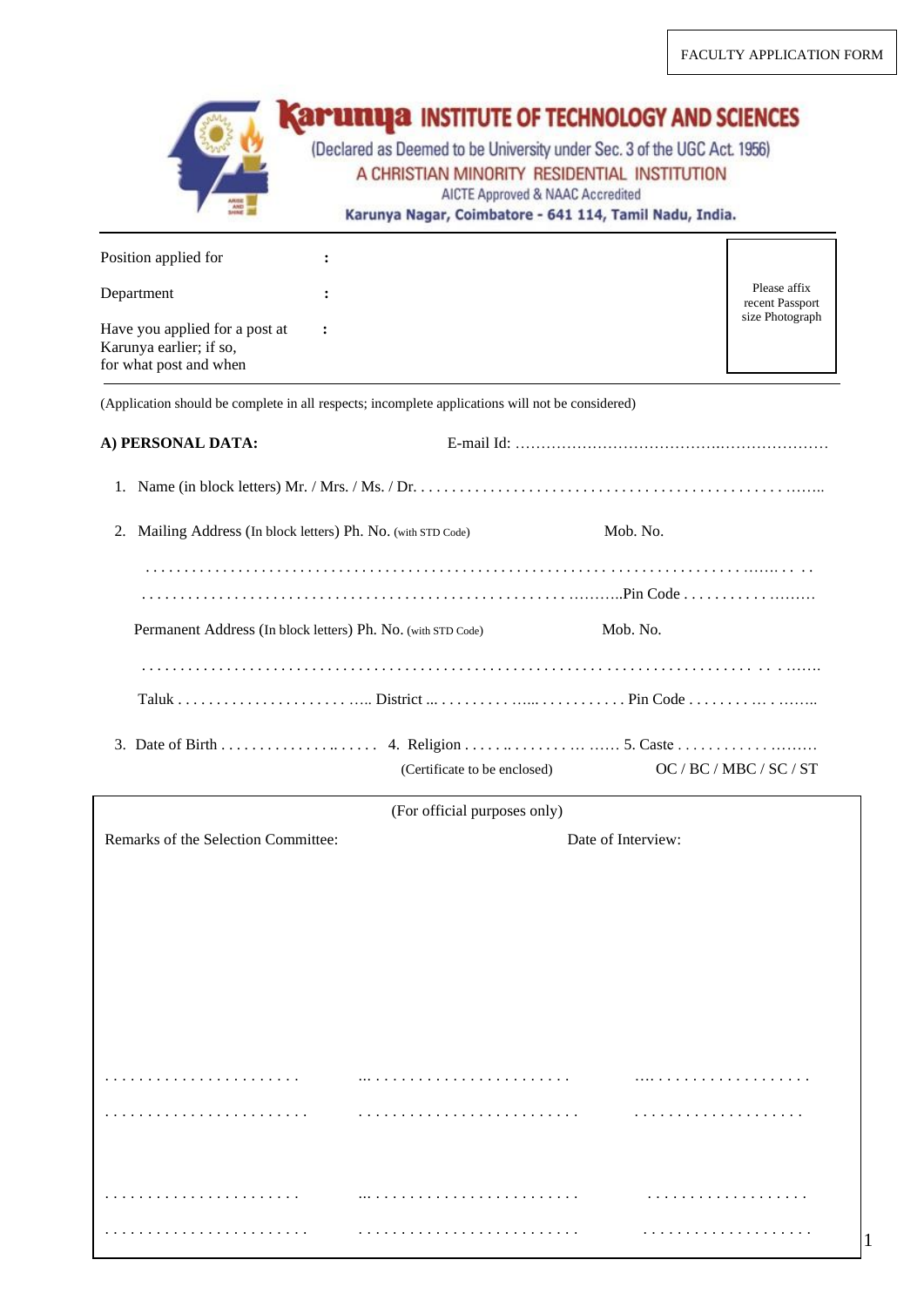| 6.  | (Photocopy to be enclosed)           |                                                 |                                                                                             |     |
|-----|--------------------------------------|-------------------------------------------------|---------------------------------------------------------------------------------------------|-----|
| 7.  | <b>Marital Status</b>                | : Married / Single                              |                                                                                             |     |
|     |                                      |                                                 |                                                                                             |     |
| 8.  | Children & Other Dependents:         | Name                                            | Relationship                                                                                | Age |
|     |                                      |                                                 |                                                                                             |     |
| 9.  |                                      |                                                 |                                                                                             |     |
| 10. |                                      | In case of emergency the person to be notified: |                                                                                             |     |
|     |                                      |                                                 |                                                                                             |     |
|     |                                      |                                                 |                                                                                             |     |
|     |                                      |                                                 |                                                                                             |     |
|     | <b>B) PHYSICAL DATA:</b>             |                                                 |                                                                                             |     |
|     |                                      |                                                 | 11. a) Height: _______________ Cm b) Weight: __________ Kg c) Blood group: ___________      |     |
|     |                                      |                                                 | d) Eye sight (Wearing spectacles) Yes / No. If yes, power _______________________           |     |
|     | 12. Have you any physical handicaps? |                                                 |                                                                                             |     |
|     | a) Sight $( )$                       |                                                 | b) Hearing ( ) c) Feet ( ) d) Hand ( )                                                      |     |
|     |                                      |                                                 | If so, kindly provide details with regard to the extent it has hampered your normal working |     |

13. Have you had any major operations / illness during the past three years? If so, give details

 $\mathcal{L}_\text{max}$  , and the set of the set of the set of the set of the set of the set of the set of the set of the set of the set of the set of the set of the set of the set of the set of the set of the set of the set of the

# **C) ACADEMIC QUALIFICATIONS:**

14. Kindly start with your highest qualification and list up to SSLC.

| Degree /<br><b>Diploma</b> | <b>Full time</b><br>/Part<br>time /<br>$Corresp-$<br>ondence | Name of College /<br><b>School &amp; Location</b> | Name of University<br>& Location | Month<br>&<br>Year of<br>Passing | <b>Main Subject</b><br>taken as<br>Specialization | Perce<br>ntage | <b>Class</b><br>Rank |
|----------------------------|--------------------------------------------------------------|---------------------------------------------------|----------------------------------|----------------------------------|---------------------------------------------------|----------------|----------------------|
|                            |                                                              |                                                   |                                  |                                  |                                                   |                |                      |
|                            |                                                              |                                                   |                                  |                                  |                                                   |                |                      |
|                            |                                                              |                                                   |                                  |                                  |                                                   |                |                      |
|                            |                                                              |                                                   |                                  |                                  |                                                   |                |                      |
|                            |                                                              |                                                   |                                  |                                  |                                                   |                |                      |
|                            |                                                              |                                                   |                                  |                                  |                                                   |                |                      |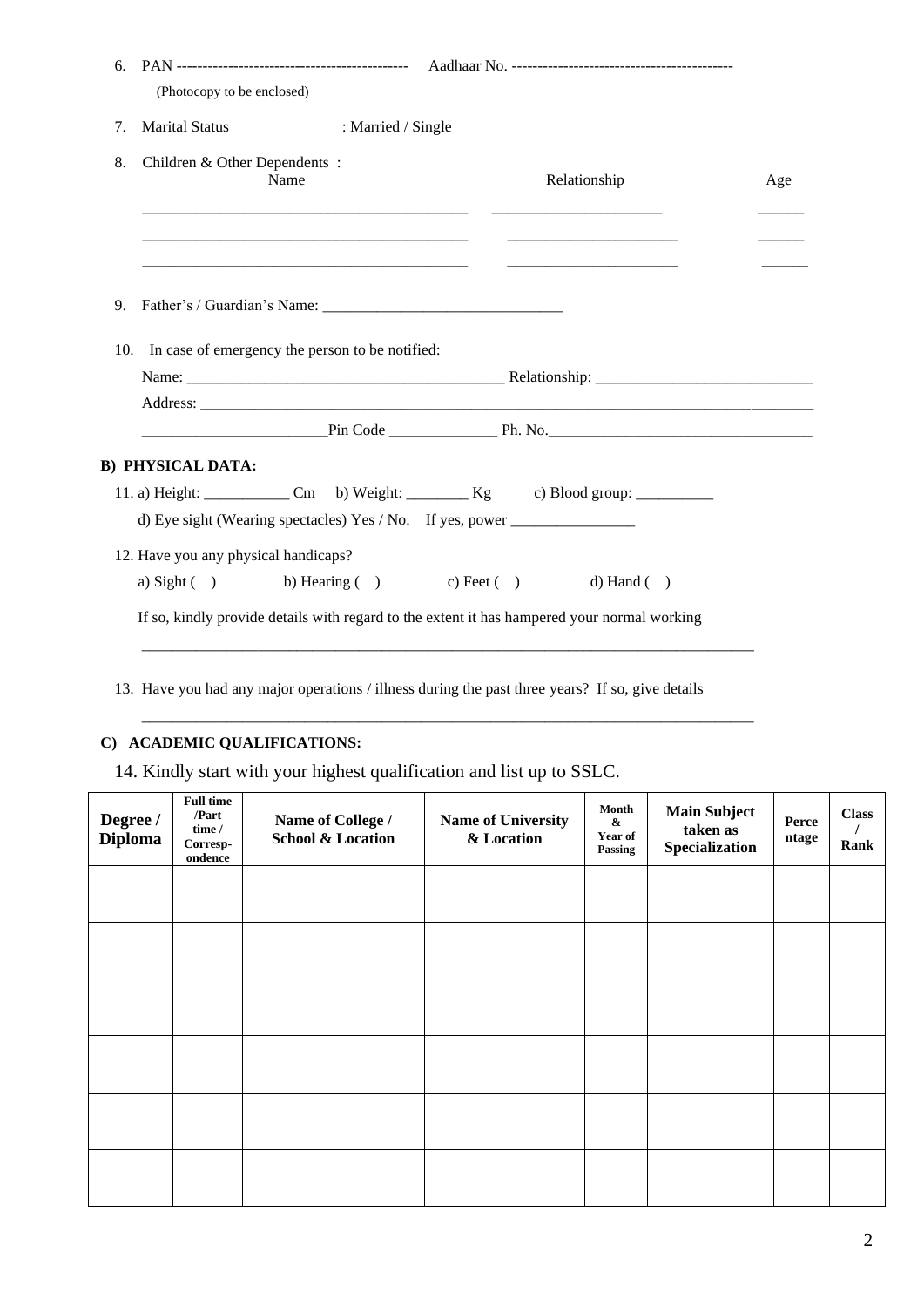#### 15. Ph.D. Doing details, whether Ph.D. registered: Yes / No

#### If doing Ph.D. give the following details (Enclose Ph.D. Registration certificate photocopy)

| Ph.D.<br>Registration date | Department | Name of University &<br>Location | Specialisation, Title of thesis | Name of the<br>Guide |
|----------------------------|------------|----------------------------------|---------------------------------|----------------------|
|                            |            |                                  |                                 |                      |

#### 16. Post-doc. Completed Details.

- 17. NET / SLET Completed Details.
- 18. Kindly furnish details of Scholarship / Special merit awards?
- 19. Kindly provide details on your extra-curricular activities / hobbies / fields of interest during your School / College days,

 $\mathcal{L} = \{ \mathcal{L} = \{ \mathcal{L} \mid \mathcal{L} = \{ \mathcal{L} \mid \mathcal{L} = \{ \mathcal{L} \mid \mathcal{L} = \{ \mathcal{L} \mid \mathcal{L} = \{ \mathcal{L} \mid \mathcal{L} = \{ \mathcal{L} \mid \mathcal{L} = \{ \mathcal{L} \mid \mathcal{L} = \{ \mathcal{L} \mid \mathcal{L} = \{ \mathcal{L} \mid \mathcal{L} = \{ \mathcal{L} \mid \mathcal{L} = \{ \mathcal{L} \mid \mathcal{L} = \{ \mathcal{L} \mid \mathcal{L} =$  $\mathcal{L} = \{ \mathcal{L} = \{ \mathcal{L} \mid \mathcal{L} = \{ \mathcal{L} \mid \mathcal{L} = \{ \mathcal{L} \mid \mathcal{L} = \{ \mathcal{L} \mid \mathcal{L} = \{ \mathcal{L} \mid \mathcal{L} = \{ \mathcal{L} \mid \mathcal{L} = \{ \mathcal{L} \mid \mathcal{L} = \{ \mathcal{L} \mid \mathcal{L} = \{ \mathcal{L} \mid \mathcal{L} = \{ \mathcal{L} \mid \mathcal{L} = \{ \mathcal{L} \mid \mathcal{L} = \{ \mathcal{L} \mid \mathcal{L} =$ 

| _____ |
|-------|

\_\_\_\_\_\_\_\_\_\_\_\_\_\_\_\_\_\_\_\_\_\_\_\_\_\_\_\_\_\_\_\_\_\_\_\_\_\_\_\_\_\_\_\_\_\_\_\_\_\_\_\_\_\_\_\_\_\_\_\_\_\_\_\_\_\_\_\_\_\_\_\_\_\_\_\_\_\_

\_\_\_\_\_\_\_\_\_\_\_\_\_\_\_\_\_\_\_\_\_\_\_\_\_\_\_\_\_\_\_\_\_\_\_\_\_\_\_\_\_\_\_\_\_\_\_\_\_\_\_\_\_\_\_\_\_\_\_\_\_\_\_\_\_\_\_\_\_\_\_\_\_\_\_\_\_\_

- 20. Briefly describe in about one hundred words why you choose or desire to choose teaching as a Profession, detailing your strengths and weaknesses as a teacher.
	- (You may attach a separate sheet of paper)

# **D) PROFESSIONAL INFORMATION:**

#### 21. **Previous Teaching Experience** (Enclose photocopy of Certificates)

| Name of Institution & | Duration             |                    |       |        |             |                    |
|-----------------------|----------------------|--------------------|-------|--------|-------------|--------------------|
| Place                 | From<br>(DD-MM-YYYY) | To<br>(DD-MM-YYYY) | Years | Months | Designation | Reason for Leaving |
|                       |                      |                    |       |        |             |                    |
|                       |                      |                    |       |        |             |                    |
|                       |                      |                    |       |        |             |                    |
|                       |                      |                    |       |        |             |                    |
|                       |                      |                    |       |        |             |                    |
|                       |                      |                    |       |        |             |                    |
|                       |                      |                    |       |        |             |                    |
|                       |                      |                    |       |        |             |                    |

### 22. **Previous Industry Experience** (Enclose photocopy of Certificates)

| Name of Institution & | Duration             |                    |       |        |             |                    |
|-----------------------|----------------------|--------------------|-------|--------|-------------|--------------------|
| Place                 | From<br>(DD-MM-YYYY) | To<br>(DD-MM-YYYY) | Years | Months | Designation | Reason for Leaving |
|                       |                      |                    |       |        |             |                    |
|                       |                      |                    |       |        |             |                    |
|                       |                      |                    |       |        |             |                    |
|                       |                      |                    |       |        |             |                    |
|                       |                      |                    |       |        |             |                    |
|                       |                      |                    |       |        |             |                    |

| $\mathbf{r}$<br>отаг<br>XIP<br>16<br>. | --<br>я<br>. | n<br>⋯. |
|----------------------------------------|--------------|---------|
|----------------------------------------|--------------|---------|

PG: \_\_\_\_\_\_\_\_\_\_\_\_\_ UG: \_\_\_\_\_\_\_\_\_\_\_\_\_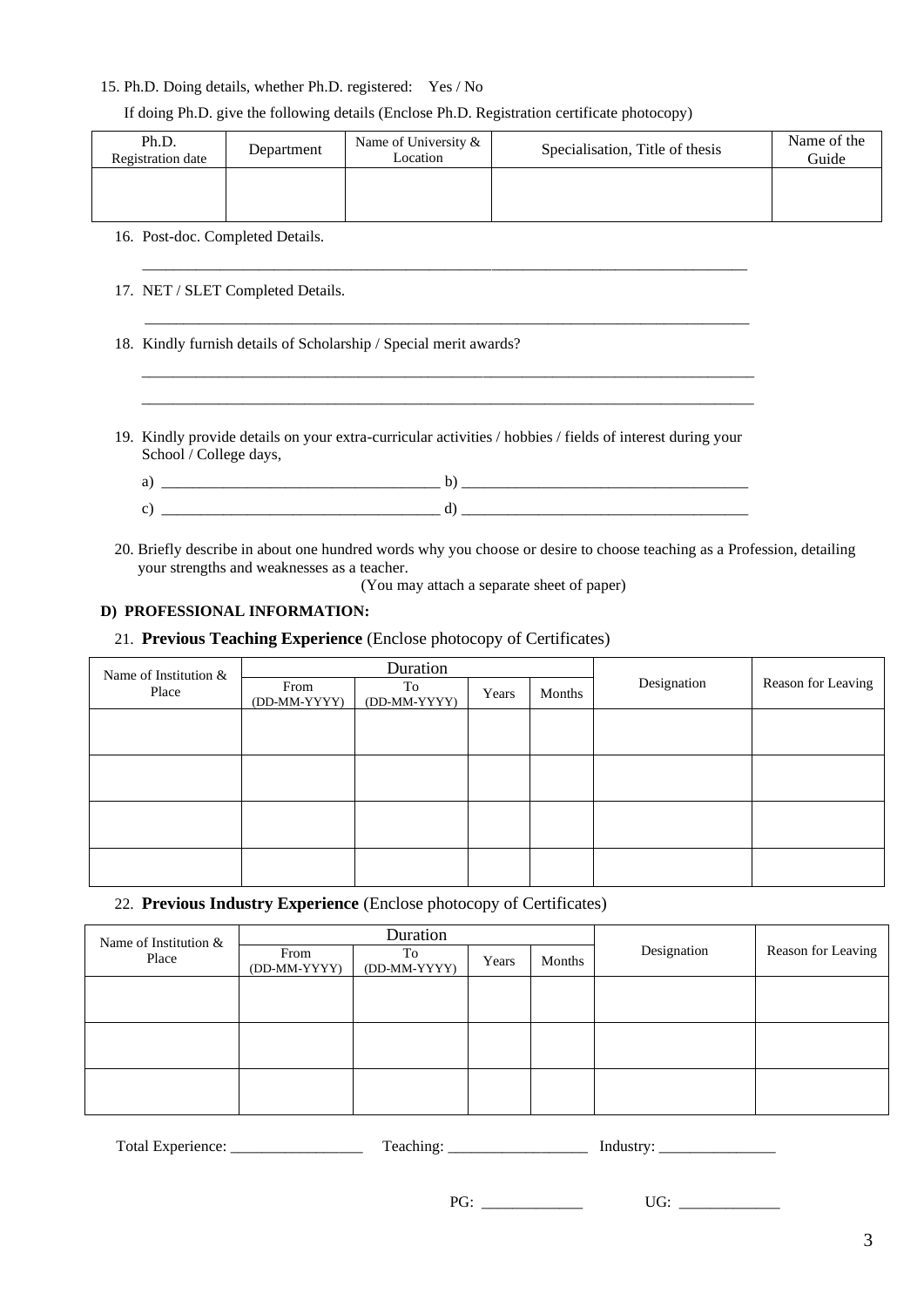# 23. **Research Experience:**

| Speak                                                                                                                                                                                                                                                                                                  | Read                  | Write                                                                                                                                                                                                                          |  |
|--------------------------------------------------------------------------------------------------------------------------------------------------------------------------------------------------------------------------------------------------------------------------------------------------------|-----------------------|--------------------------------------------------------------------------------------------------------------------------------------------------------------------------------------------------------------------------------|--|
| 26. Languages which you are proficient with:                                                                                                                                                                                                                                                           |                       |                                                                                                                                                                                                                                |  |
| E) GENERAL INFORMATION:                                                                                                                                                                                                                                                                                |                       |                                                                                                                                                                                                                                |  |
| Expected Salary: Basic pay <u>___________</u>                                                                                                                                                                                                                                                          |                       | Total Salary 2.1 and 2.1 and 2.1 and 2.1 and 2.1 and 2.1 and 2.1 and 2.1 and 2.1 and 2.1 and 2.1 and 2.1 and 2.1 and 2.1 and 2.1 and 2.1 and 2.1 and 2.1 and 2.1 and 2.1 and 2.1 and 2.1 and 2.1 and 2.1 and 2.1 and 2.1 and 2 |  |
| Total Salary per month                                                                                                                                                                                                                                                                                 |                       |                                                                                                                                                                                                                                |  |
| f) Any other                                                                                                                                                                                                                                                                                           |                       |                                                                                                                                                                                                                                |  |
| $e)$ C.C.A.                                                                                                                                                                                                                                                                                            |                       |                                                                                                                                                                                                                                |  |
| $d)$ H.R.A.                                                                                                                                                                                                                                                                                            |                       |                                                                                                                                                                                                                                |  |
| c) Additional D.A.                                                                                                                                                                                                                                                                                     |                       |                                                                                                                                                                                                                                |  |
| b) Dearness Allowance                                                                                                                                                                                                                                                                                  |                       |                                                                                                                                                                                                                                |  |
| a) Basic pay                                                                                                                                                                                                                                                                                           |                       |                                                                                                                                                                                                                                |  |
|                                                                                                                                                                                                                                                                                                        |                       | Any other benefits                                                                                                                                                                                                             |  |
| 25. Salary Structure:<br>Your present salary structure or last pay drawn (Last pay certificate may be produced at time of Interview)                                                                                                                                                                   |                       |                                                                                                                                                                                                                                |  |
|                                                                                                                                                                                                                                                                                                        |                       |                                                                                                                                                                                                                                |  |
| d) Kindly furnish list of Papers / Reports / Articles published by you. (Use additional sheets, if necessary)                                                                                                                                                                                          |                       |                                                                                                                                                                                                                                |  |
| c) Number of Publications in referred : National<br>Journals                                                                                                                                                                                                                                           |                       | International                                                                                                                                                                                                                  |  |
| b) Number of Papers presented in<br>Conferences                                                                                                                                                                                                                                                        | National<br>$\sim$ 10 | International                                                                                                                                                                                                                  |  |
| a) Number of Conferences attended : National                                                                                                                                                                                                                                                           |                       | International                                                                                                                                                                                                                  |  |
| 24. Publications:                                                                                                                                                                                                                                                                                      |                       |                                                                                                                                                                                                                                |  |
| c) $\frac{1}{2}$ = $\frac{1}{2}$ = $\frac{1}{2}$ = $\frac{1}{2}$ = $\frac{1}{2}$ = $\frac{1}{2}$ = $\frac{1}{2}$ = $\frac{1}{2}$ = $\frac{1}{2}$ = $\frac{1}{2}$ = $\frac{1}{2}$ = $\frac{1}{2}$ = $\frac{1}{2}$ = $\frac{1}{2}$ = $\frac{1}{2}$ = $\frac{1}{2}$ = $\frac{1}{2}$ = $\frac{1}{2}$ = $\$ |                       |                                                                                                                                                                                                                                |  |
|                                                                                                                                                                                                                                                                                                        |                       |                                                                                                                                                                                                                                |  |

28. Have you traveled abroad for training / studies / employment? Yes / No If yes please give details.

 $\overline{\phantom{a}}$  , and the contribution of the contribution of the contribution of the contribution of the contribution of the contribution of the contribution of the contribution of the contribution of the contribution of the

 $\mathcal{L}_\text{max}$  , and the set of the set of the set of the set of the set of the set of the set of the set of the set of the set of the set of the set of the set of the set of the set of the set of the set of the set of the